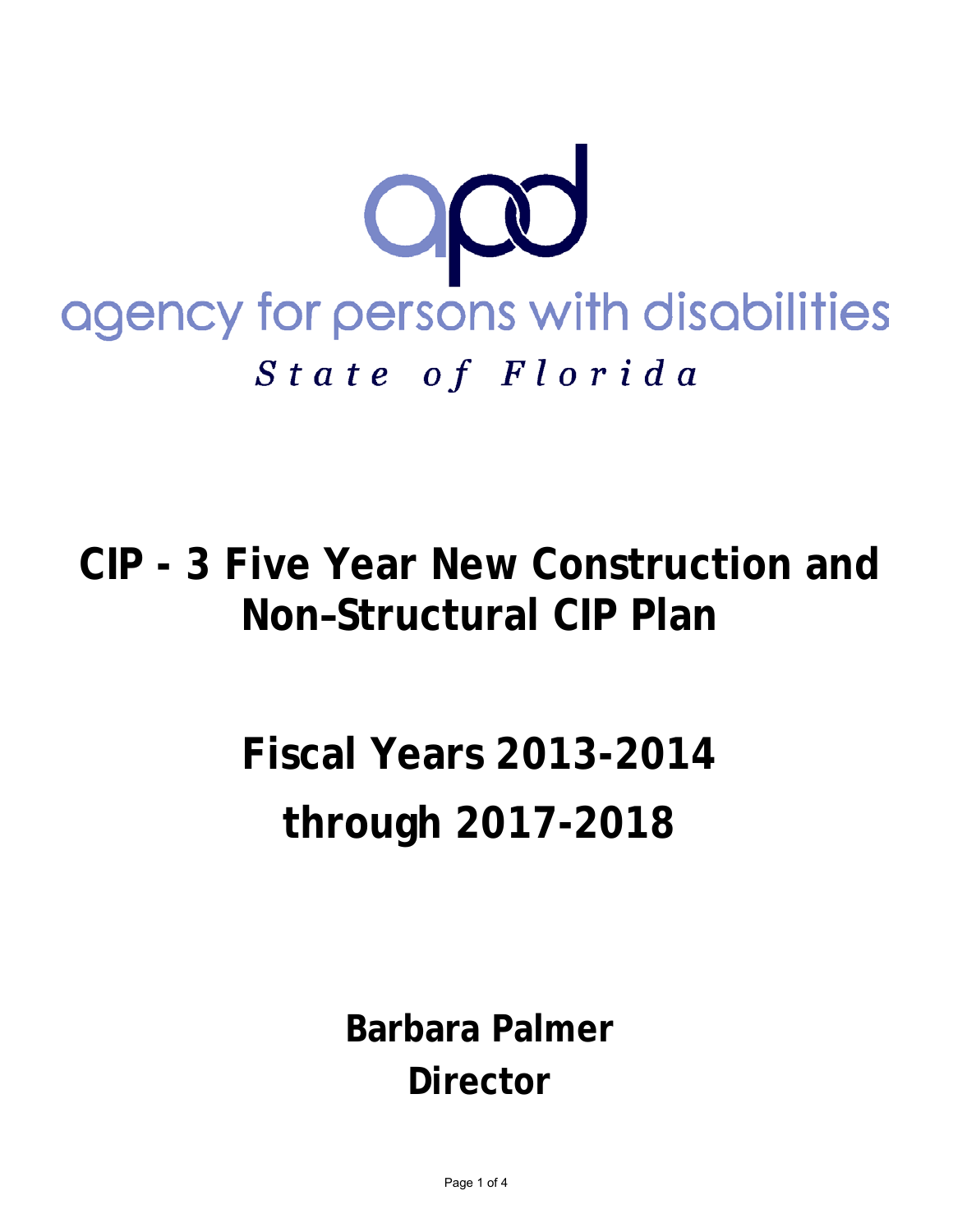

**67100300 Developmental Disabilities Public Facilities CIP-3 Project Explanation** 

> **Fiscal Years 2013-2014 through 2017-2018**

> > **Barbara Palmer Director**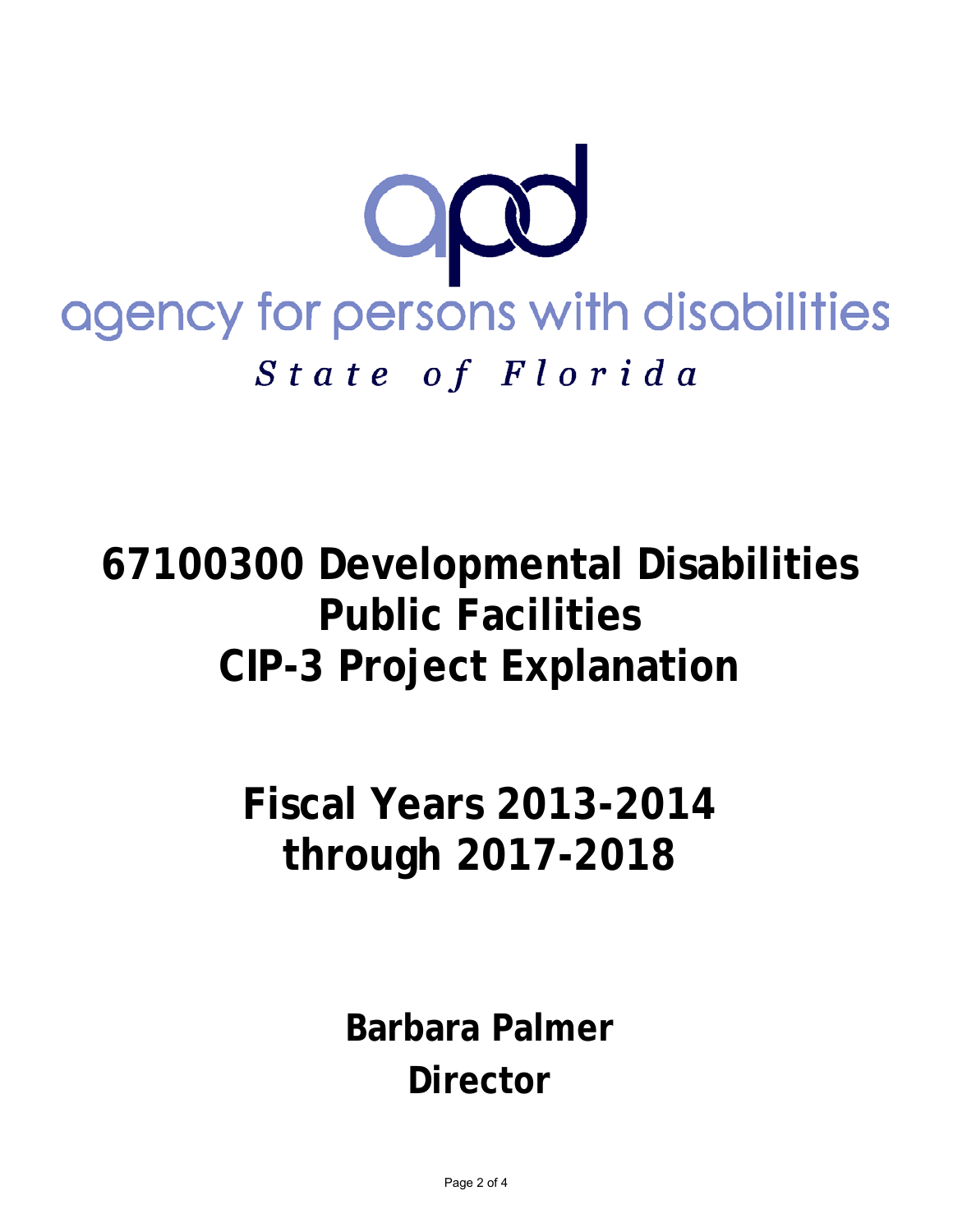## **CIP-3: Short -Term Project Explanation**

| Agency:                               | <b>Agency for Persons with Disabilities (APD)</b>                                                   |                    |                      | <b>Agency Priority:</b>     |                     |                  |                 |  |  |  |  |
|---------------------------------------|-----------------------------------------------------------------------------------------------------|--------------------|----------------------|-----------------------------|---------------------|------------------|-----------------|--|--|--|--|
| <b>Budget Entity and</b>              | <b>Developmental Disabilities Public Facilities</b>                                                 |                    |                      | <b>Project Category:</b>    |                     |                  |                 |  |  |  |  |
| <b>Budget Entity Code:</b>            | 67100300                                                                                            |                    |                      |                             |                     |                  |                 |  |  |  |  |
| <b>Appropriation</b>                  |                                                                                                     |                    |                      | <b>LRPP Narrative Page:</b> |                     |                  |                 |  |  |  |  |
| <b>Category Code:</b>                 |                                                                                                     |                    |                      |                             |                     |                  |                 |  |  |  |  |
|                                       | Rish Park (Bayside) Accessible Boardwalks, Fishing Piers, Restrooms, Pavilions, Nature Trails,      |                    |                      |                             |                     |                  |                 |  |  |  |  |
| <b>PROJECT TITLE:</b>                 | Interpretive Kiosks, Tree Fort; (Gulf Side) Cabins/Cottages, Pool Bathhouse, Park Manager Residence |                    |                      |                             |                     |                  |                 |  |  |  |  |
|                                       | w/ Garage, Accessible Miniature Golf Course, Restroom                                               |                    |                      |                             |                     |                  |                 |  |  |  |  |
| <b>Statutory Authority:</b>           | <b>Chapter 393, Florida Statutes</b>                                                                |                    |                      |                             |                     |                  |                 |  |  |  |  |
| To be Constructed by:                 |                                                                                                     | Contract?          |                      | <b>Force Acct.?</b>         |                     |                  |                 |  |  |  |  |
|                                       |                                                                                                     | (Y/N)              | N <sub>0</sub>       | (Y/N)                       | N <sub>O</sub>      |                  |                 |  |  |  |  |
|                                       |                                                                                                     |                    |                      |                             |                     |                  |                 |  |  |  |  |
| <b>Facility</b>                       | <b>Service</b>                                                                                      | <b>Planned</b>     | <b>User Stations</b> | <b>Existing</b>             | <b>New User</b>     | <b>Space</b>     | <b>Net Area</b> |  |  |  |  |
| <b>Type</b>                           | Load                                                                                                | <b>Used Factor</b> | <b>Required</b>      | <b>Stations</b>             | <b>Stations</b>     | Factor           | <b>Required</b> |  |  |  |  |
|                                       |                                                                                                     |                    |                      |                             | <b>Required</b>     |                  |                 |  |  |  |  |
|                                       |                                                                                                     |                    |                      |                             |                     |                  |                 |  |  |  |  |
| 44, 18, 37, 52, 58                    | 24                                                                                                  | 1                  | 24                   | $\bf{0}$                    | 24                  | 20               | 4848            |  |  |  |  |
|                                       |                                                                                                     |                    |                      |                             |                     |                  |                 |  |  |  |  |
| <b>Geog. Location:</b>                | Cape San Blas, Florida                                                                              |                    |                      |                             |                     |                  |                 |  |  |  |  |
| <b>County:</b>                        | <b>Gulf County</b>                                                                                  |                    |                      |                             |                     |                  |                 |  |  |  |  |
| <b>Facility</b>                       | <b>Net Area</b>                                                                                     | <b>Efficiency</b>  | <b>Gross Area</b>    | <b>Unit Cost</b>            | <b>Construction</b> | <b>Occupancy</b> |                 |  |  |  |  |
| <b>Type</b>                           | (sq. ft.)                                                                                           | <b>Factor</b>      | (sq. ft.)            |                             | Cost                | Date             |                 |  |  |  |  |
| 44, 18, 37, 52, 58                    | 4,848                                                                                               | 100%               | 5,904                | \$<br>125.00                | \$<br>740,000       | $15-Jul$         |                 |  |  |  |  |
|                                       |                                                                                                     |                    |                      |                             |                     |                  |                 |  |  |  |  |
| <b>Schedule of Project Components</b> |                                                                                                     | FY 2013-14         | FY 2014-15           | FY 2015-16                  | FY 2016-17          | FY 2017-2018     |                 |  |  |  |  |
| <b>1. Basic Construction Costs</b>    |                                                                                                     | \$                 | \$                   | \$                          | \$                  | \$               |                 |  |  |  |  |
| a. Construction Cost                  |                                                                                                     | 1,242,184          | 1,125,600            | 84,500                      | 195,000             |                  | 1,125,600       |  |  |  |  |
| b. Permits, Inspections,              |                                                                                                     |                    |                      |                             |                     |                  |                 |  |  |  |  |
| <b>Impact Fees</b>                    |                                                                                                     | 7,490              | 5,195                | 1,200                       | 5,330               |                  | 14,400          |  |  |  |  |
| c. Communication requirements         |                                                                                                     |                    |                      |                             |                     |                  |                 |  |  |  |  |
| (conduits, wiring, etc.)              |                                                                                                     | 8,500              | 5,903                |                             | 10,020              |                  | 12,040          |  |  |  |  |
| d. Utilities outside building         |                                                                                                     | 11,905             | 8,264                | 2,500                       | 2,305               | 28,430           |                 |  |  |  |  |
| e. Site Development                   |                                                                                                     |                    |                      |                             |                     |                  |                 |  |  |  |  |
| (roads, paving, etc.)                 |                                                                                                     | 11,905             | 8,264                | 6,425                       | 13,700              |                  | 26,800          |  |  |  |  |
| f. Energy efficient                   |                                                                                                     |                    |                      |                             |                     |                  |                 |  |  |  |  |
| equipment                             |                                                                                                     | 10,205             | 7,084                | 1,275                       | 13,175              |                  | 23,210          |  |  |  |  |
| g. Art allowance                      |                                                                                                     |                    |                      |                             |                     |                  |                 |  |  |  |  |
| (F.S., Section 255.043)               |                                                                                                     |                    |                      |                             |                     |                  |                 |  |  |  |  |
| h. Other                              |                                                                                                     | 9,365              | 6,494                | 6,800                       | 11,460              |                  | 19,830          |  |  |  |  |
| Subtotal:                             |                                                                                                     | 1,301,554          | 1,166,804            | 102,700                     | 250,990             | 1,250,310        |                 |  |  |  |  |

*Office of Policy and Budget - July 2012*